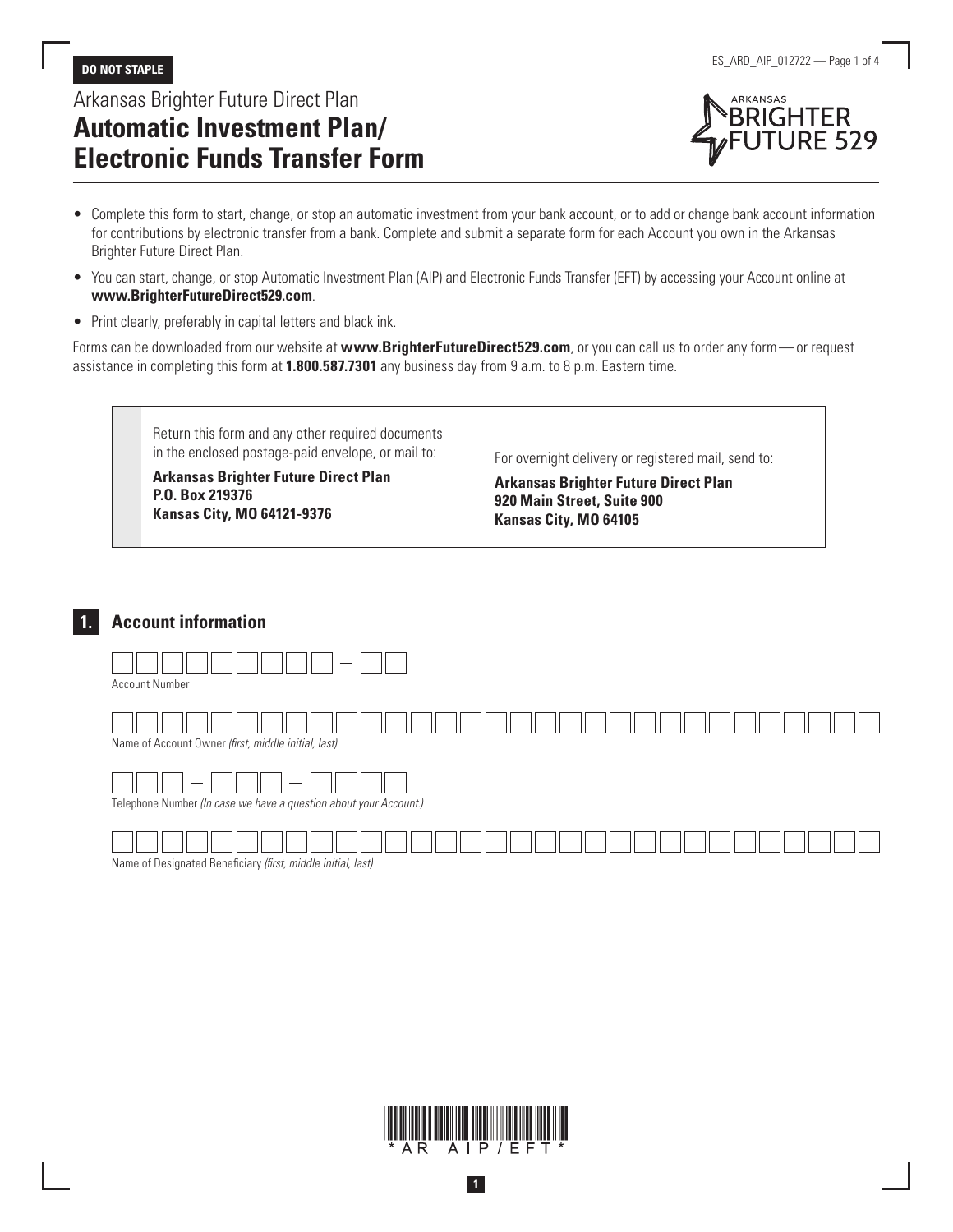|    | <b>Options</b>                                                                                                                                                                                                                                                                                                                                                                                                                   |                                                                                                                                                                                                                                                                                                                                                                                                                                                                                                                                                                                      |  |  |  |  |  |
|----|----------------------------------------------------------------------------------------------------------------------------------------------------------------------------------------------------------------------------------------------------------------------------------------------------------------------------------------------------------------------------------------------------------------------------------|--------------------------------------------------------------------------------------------------------------------------------------------------------------------------------------------------------------------------------------------------------------------------------------------------------------------------------------------------------------------------------------------------------------------------------------------------------------------------------------------------------------------------------------------------------------------------------------|--|--|--|--|--|
|    | Contributions by AIP or EFT will be unavailable for distribution for ten calendar days.<br>$\bullet$<br>AIP. You can transfer money from your bank account to your Arkansas Brighter Future Direct Plan Account on a set schedule.<br>А.<br>Add this option to my Account. (Provide the information below and in Section 3.)<br>Change my investment amount and/or debit date. (Provide the new amount and/or debit date below.) |                                                                                                                                                                                                                                                                                                                                                                                                                                                                                                                                                                                      |  |  |  |  |  |
|    |                                                                                                                                                                                                                                                                                                                                                                                                                                  |                                                                                                                                                                                                                                                                                                                                                                                                                                                                                                                                                                                      |  |  |  |  |  |
|    |                                                                                                                                                                                                                                                                                                                                                                                                                                  |                                                                                                                                                                                                                                                                                                                                                                                                                                                                                                                                                                                      |  |  |  |  |  |
|    |                                                                                                                                                                                                                                                                                                                                                                                                                                  |                                                                                                                                                                                                                                                                                                                                                                                                                                                                                                                                                                                      |  |  |  |  |  |
|    |                                                                                                                                                                                                                                                                                                                                                                                                                                  | Change my bank account information. (Provide the information in Section 3.)                                                                                                                                                                                                                                                                                                                                                                                                                                                                                                          |  |  |  |  |  |
|    | Stop this option.<br>S<br>$\mathbf 0$<br>$\bf{0}$<br><b>Amount of Debit:</b>                                                                                                                                                                                                                                                                                                                                                     |                                                                                                                                                                                                                                                                                                                                                                                                                                                                                                                                                                                      |  |  |  |  |  |
|    |                                                                                                                                                                                                                                                                                                                                                                                                                                  |                                                                                                                                                                                                                                                                                                                                                                                                                                                                                                                                                                                      |  |  |  |  |  |
|    | Frequency (Check one):                                                                                                                                                                                                                                                                                                                                                                                                           | Monthly (\$10 minimum)<br>Quarterly (\$30 minimum)                                                                                                                                                                                                                                                                                                                                                                                                                                                                                                                                   |  |  |  |  |  |
|    | <b>Start Date:*</b>                                                                                                                                                                                                                                                                                                                                                                                                              | Date (mm/dd/yyyy)                                                                                                                                                                                                                                                                                                                                                                                                                                                                                                                                                                    |  |  |  |  |  |
|    |                                                                                                                                                                                                                                                                                                                                                                                                                                  | * Your bank account will be debited on this date and your investment will be credited to your Arkansas Brighter Future Direct<br>Plan Account on the previous business day. If you indicate a start date that is within the first four (4) days of the month, there<br>is a chance that your investment will be credited on the last business day of the previous month. If you do not indicate a start<br>date, your bank account will be debited on the 20th of the applicable month. See the Arkansas Brighter Future Direct Plan<br>Program Description for further information. |  |  |  |  |  |
|    | Β.<br>EFT. Add bank information for future electronic transfers. We will keep your bank instructions on file for future EFT<br>contributions. You can transfer \$25 or more from your bank account to your Arkansas Brighter Future Direct Plan Account at any<br>time simply by calling us or requesting a transfer online.                                                                                                     |                                                                                                                                                                                                                                                                                                                                                                                                                                                                                                                                                                                      |  |  |  |  |  |
|    | Add<br>Change                                                                                                                                                                                                                                                                                                                                                                                                                    | Delete                                                                                                                                                                                                                                                                                                                                                                                                                                                                                                                                                                               |  |  |  |  |  |
|    |                                                                                                                                                                                                                                                                                                                                                                                                                                  |                                                                                                                                                                                                                                                                                                                                                                                                                                                                                                                                                                                      |  |  |  |  |  |
| 3. | <b>Bank information</b>                                                                                                                                                                                                                                                                                                                                                                                                          |                                                                                                                                                                                                                                                                                                                                                                                                                                                                                                                                                                                      |  |  |  |  |  |

- Complete this section only if you are adding an AIP or EFT option to your Account or if you are changing your bank account information.
- AIP and EFT can be made only through accounts held by a U.S. bank, savings and loan association, or credit union that is a member of the Automated Clearing House (ACH) network. Money market mutual funds and cash management accounts offered through nonbank financial companies cannot be used.

| Bank Name                  |                            | $\overline{\phantom{a}}$<br><b>Bank Telephone Number</b> | $\overline{\phantom{a}}$      |          |         |
|----------------------------|----------------------------|----------------------------------------------------------|-------------------------------|----------|---------|
| <b>Bank Routing Number</b> | <b>Bank Account Number</b> |                                                          | Account Type:<br>(Check One.) | Checking | Savings |

**Note:** The routing number is usually located in the bottom left corner of your checks. You can also ask your bank for the routing number.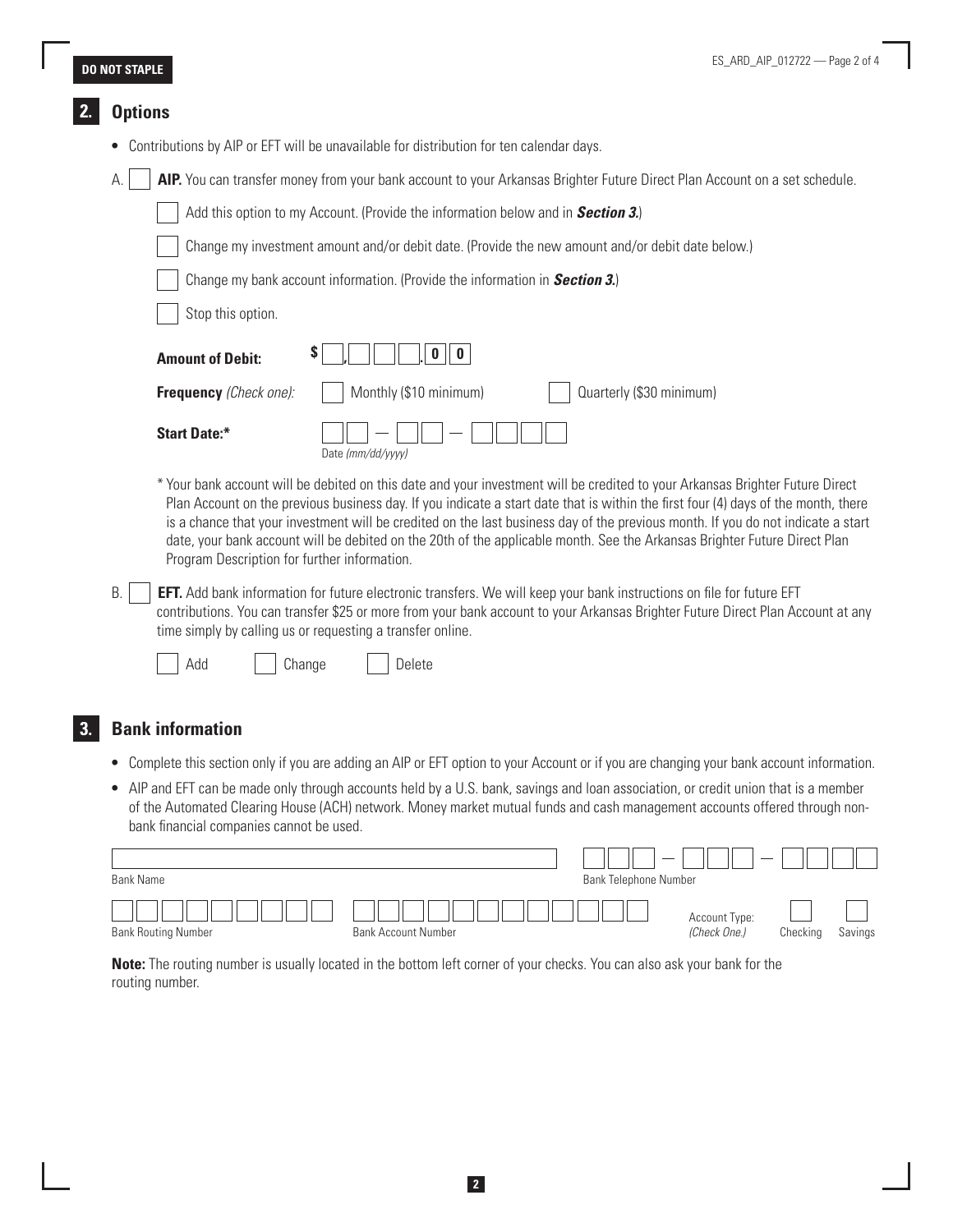### **4. Signature—YOU MUST SIGN BELOW**

I certify that the information provided herein is true and complete in all respects. I understand that all changes made on this form supersede all my previous designations. If I have chosen the AIP or EFT option, I authorize the Arkansas Brighter Future Direct Plan and Ascensus Broker Dealer Services, LLC, upon telephone or online request, to pay amounts representing redemptions made by me, or to secure payment of amounts invested by me, by initiating credit or debit entries to my account at the bank named in Section 3. I authorize the bank to accept any such credits or debits to my account without responsibility for their correctness. I acknowledge that the origination of ACH transactions to my account must comply with provisions of U.S. law. I further agree that Arkansas Brighter Future Direct Plan, Ascensus Broker Dealer Services, LLC, The Vanguard Group, Inc. and their respective affiliates will not incur any loss, liability, cost, or expense for acting upon my telephone or online request. I understand that this authorization may be terminated by me at any time by notifying the Arkansas Brighter Future Direct Plan and Ascensus Broker Dealer Services, LLC, and the bank by telephone or in writing, and that the termination request will be effective as soon as the Arkansas Brighter Future Direct Plan, Ascensus Broker Dealer Services, LLC, The Vanguard Group, Inc. and their respective affiliates have had a reasonable amount of time to act upon it. I certify that I have authority to transact on the bank account identified by me in Section 3, and I confirm that the registrations on such bank accounts and my Arkansas Brighter Future Direct Plan account meet the requirements set for the above.

SIGNATURI

Signature of Account Owner

| Date (mm/dd/yyyy) |  |  |
|-------------------|--|--|

A plan of regular investments cannot assure a profit or protect against a loss in a declining market.